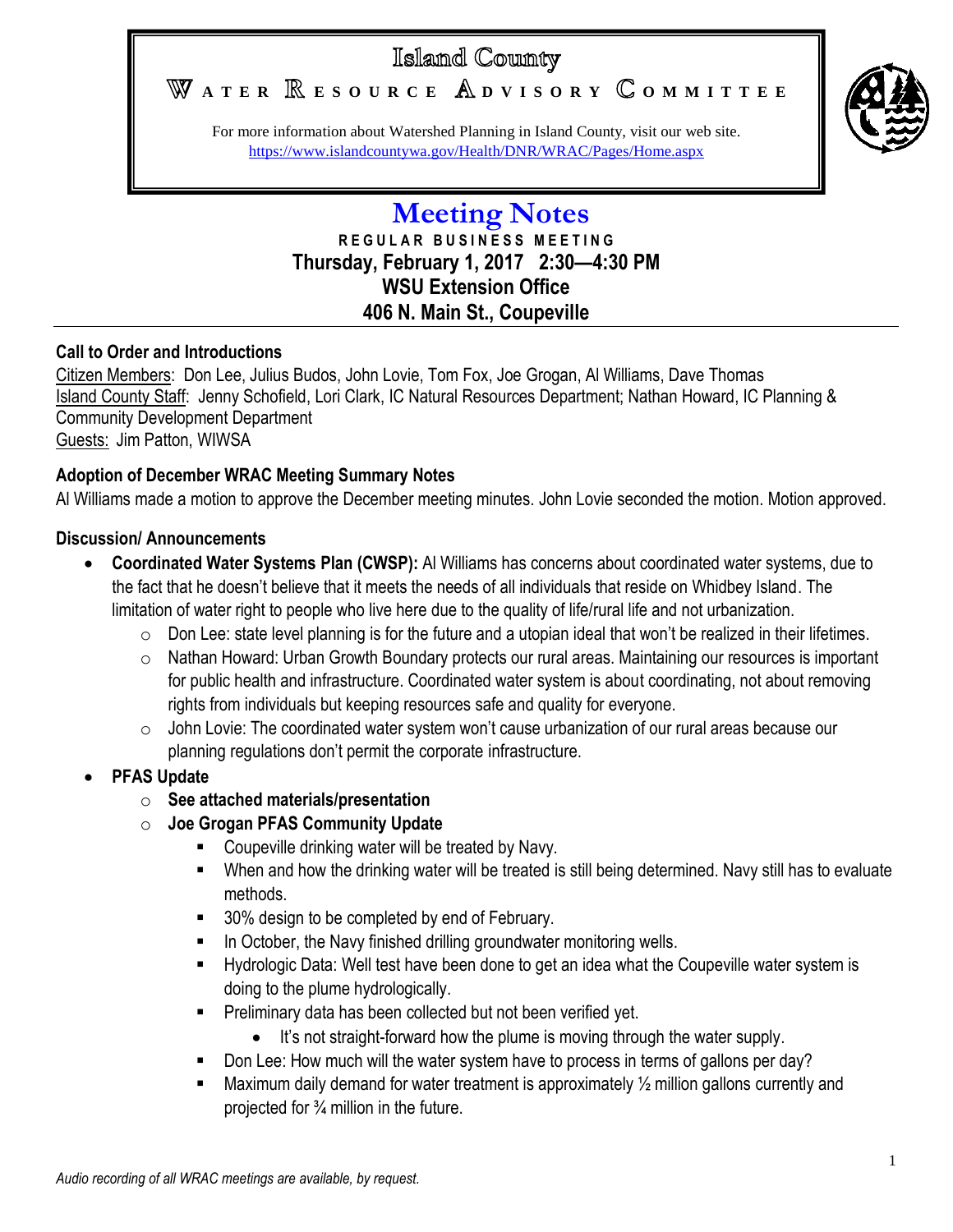- Navy will design, maintain and install the infrastructure and then will commit to a 2 year maintenance agreement.
	- Community will have to be in charge of maintenance and then submit for reimbursed by Navy.
- Standards not yet set and could change. Design can only be set for below the current advisory recommendation, and standards most likely will change as time goes on.
- Alternatives to PFAS are to move away from fluorine additives.

#### **Group A Service Area/ Independent Wells Update**

 John Lovie gave brief overview of what was discussed in December WRAC meeting for members that were absent. *See December minutes for additional information.*

## **Coordinated Water Systems Plan CWSP subcommittee Update (Nathan Howard)**

- If BOCC supports CWSP Review how will subcommittees work together?
	- o Ideas discussed:
		- Outside of regular WRAC meetings or in lieu
		- Possibly meet every other WRAC meeting
		- Meet before scheduled WRAC meetings
		- $\blacksquare$  In place of WRAC for first and then possible variations following
- No funding is present at the moment, possibly not in need of much funding and can be done internally.
- Hope to get guidance from other counties/individuals that have previously completed an update.
	- o Whatcom County and Department of Health want to come discuss their update.
- Water Utility Coordinating Committee (WUCC) would need to be created to do a formal update.
- Al Williams: Have specific problems have been identified?
- Nathan Howard: I have identified some but that is what the point of the exercise will be to identify problems and make recommendations
	- $\circ$  Goal of CWSP was to stop the proliferation of Group B systems but in practice hasn't worked very well. A lot of Group B's have been developed.
	- $\circ$  Nathan Howard: Without getting too much into it fire flow regulations hindering people from improving their systems or coordinating with other systems etc., there are problems.
	- $\circ$  Al Williams: Hasn't been as aware of some of these problems other than the permitting problems.
		- Nathan Howard: There are other problems that I am sure that and of the Whidbey Island Water System Associations members can discuss, in relation to the issues with water systems in general and the CWSP does set standards and design standards. As you read through you see that other jurisdictions have better guidelines to make sure of compliance. We have a problem with compliance, plan isn't clearly defined so enforcement is challenging.
			- State standards are in place but the state's ability to enforce on those standards is limited and that's a function of staffing.
			- Nathan Howard: Regulations aren't working well enough and causing people that want to do the right thing trouble and not enforcing against people who don't want to do the right thing.
			- IC could help by identifying enforcement areas.
	- $\circ$  Don Lee would like to see incentives to join or add people to Group A systems. Currently it is very challenging and there are no incentives.